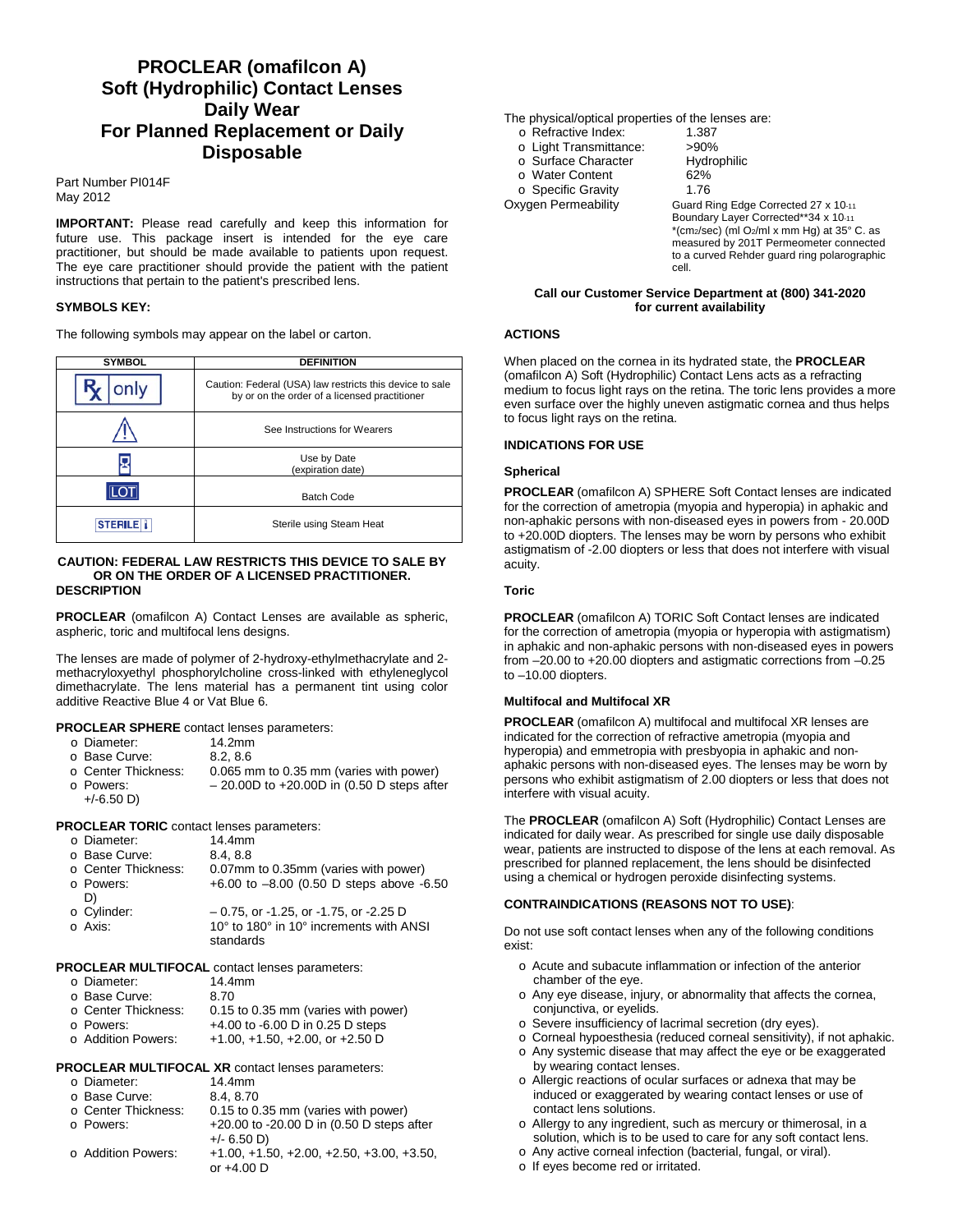o The patient is unable to follow lens care regimen or unable to obtain assistance to do so.

### **WARNINGS**

**Patients should be advised of the following warnings pertaining to contact lens wear:**

o **PROBLEMS WITH CONTACT LENSES AND LENS CARE PRODUCTS COULD RESULT IN CORNEAL INFECTION AND/OR ULCER AND LEAD TO LOSS OF VISION.** It is essential that you follow your eye care practitioner's directions and all labeling instructions for proper use of lenses and lens care products, including the lens case.

You should follow the complete recommended lens rubbing and rinsing times in the product labeling to adequately disinfect your lenses and reduce the risk of contact lens contamination. Reduced rubbing or rinsing times may not adequately clean your lenses.

You should fill your lens case with fresh solution every time you store your lenses and never "top-off" or re-use solution. You should discard your solution immediately after your lenses have been removed from the lens case. You should not expose or store your lenses in or rinse your lens case with any water, such as tap, bottled or distilled, or with any non-sterile solution.

Clean, rinse and air-dry your lens case each time you remove your lenses. In order to permit excess solution to drain, you can flip over your lens case while air drying. Replace your lens case frequently, depending upon your hygiene habits.

- $\circ$  The result of a study<sup>1</sup> indicate the following:
	- a. The overall annual incidence of ulcerative keratitis in daily wear contact lens users is estimated to be about 4.1 per 10,000 persons and about 20.9 per 10,000 persons in extended wear contact lens users.
	- b. The risk of ulcerative keratitis is 4 to 5 times greater for extended wear contact lens users than for daily wear users. When daily wear users who wear their lenses overnight and extended wear users who wear their lenses on a daily basis are excluded from the comparison, the risk among extended wear users are 10 to 15 times greater than among daily wear users.
	- c. When daily users wear their lenses overnight (outside the approved indication), the risk of ulcerative keratitis is 9 times greater than among those who do not wear them overnight.
	- d. The overall risk of ulcerative keratitis may be reduced by carefully following directions for lens care, including cleaning the lens case.
	- e. The risk of ulcerative keratitis among contact lens users who smoke is estimated to be 3 to 8 times greater than among non-smokers.
	- f. If patients experience eye discomfort, excessive tearing, vision changes, redness of the eye or other problems, they should be instructed to immediately remove their lenses and promptly contact their Eye Care Practitioner. It is recommended that contact lens wears see their Eye Care Practitioner routinely as directed.

*1 NewEnglandJournalofMedicine,September21,1989;321(12),pp.773-783*

### **PRECAUTIONS**

## **Special Precautions for Eye Care Practitioners**

Due to the small numbers of patients enrolled in clinical investigation of lenses, all refractive powers, design configurations, or lens parameters available in the lens material are not evaluated in significant numbers. Consequently, when selecting an appropriate lens design and parameters, the eye care practitioner should consider all characteristics of the lens that can affect lens performance and ocular health, including oxygen

permeability, wettability, central and peripheral thickness, and optic zone diameter.

- o The potential impact of these factors on the patient's ocular health should be carefully weighed against the patient's need for refractive correction; therefore, the continuing ocular health of the patient and lens performance on the eye should be carefully monitored by the prescribing eye care practitioner.
- o Patients who wear contact lenses to correct presbyopia may not achieve the best corrected visual acuity for either far or near vision. Visual requirements vary with the individual and should be considered when selecting the most appropriate type of lens for each patient.
- o Aphakic patients should not be fitted with any soft contact lenses until the determination is made that the eye has healed completely.
- o Fluorescein, a yellow dye, should not be used while the lenses are on the eyes. The lenses absorb the dye and become discolored. Whenever fluorescein is used in the eyes, the eyes should be flushed with a sterile saline solution that is recommended for in-eye use.
- o Before leaving the eye care practitioner's office, the patient should be able to promptly remove the lenses or should have someone else available who can remove the lenses for him or her. Eye care practitioners should instruct the patient to remove the lenses immediately if the eye becomes red or irritated.

Eye care practitioners should carefully instruct patients about the following care regimen and safety precautions:

- o Different solutions cannot always be used together, and not all solutions are safe for use with all lenses. Use only recommended solutions.
- o Never use solutions recommended for conventional hard contact lenses only.
- o Chemical disinfection solutions should not be used with heat unless specifically indicated on product labeling for use in both heat and chemical disinfection.
- o Always use fresh unexpired lens care solutions.<br>
o Always follow directions in the package inserts fo
- Always follow directions in the package inserts for the use of contact lens solutions.
- o Use only a chemical lens care system. Use of a heat care system can damage the soft contact lenses.
- o Sterile unpreserved solutions, when used, should be discarded after the time specified in the labeling directions.
- o Do not use saliva or anything other than the recommended solutions for lubricating or wetting lenses.
- o Always keep lens completely immersed in the recommended storage solution when the lenses are not being worn (stored). Prolonged periods of drying will damage lenses and reduce the ability of the lens surface to return to a wettable state. Follow the lens care directions for Care for a Dried Out (Dehydrated) Lens if lens surface does become dried out.
- o If the lens sticks (stops moving) on the eye, follow the recommended directions on Care for a Sticking Lens. The lens should move freely on the eye for the continued health of the eye. If non-movement of the lens continues, the patient should be instructed to **immediately** consult his or her eye care practitioner.
- o Always wash and rinse hands before handling lenses. Do not get cosmetics, lotions, soaps, creams, deodorant, or sprays in the eyes or on the lenses. It is best to put on lenses before putting on makeup. Water-based cosmetics are less likely to damage lenses than oil-based products.
- o Do not touch the contact lenses with the finger or hands if the hands are not free of foreign materials, as lens damage may occur.
- o Carefully follow the handling, insertion, removal, cleaning, and wearing instructions in the Patient Instructions for soft contact lenses and those prescribed by the eye care practitioner.
- o Never wear lenses beyond the period recommended by the eye care practitioner.
- o If aerosol products such as hairspray are used while wearing lenses, exercise caution and keep eyes closed until the spray has settled.
- $\circ$  Always handle lenses gently and avoid dropping them.<br> $\circ$  Avoid all barmful or irritating vapors and fumes while we
- Avoid all harmful or irritating vapors and fumes while wearing lenses.
- o Ask the eye care practitioner about wearing the lenses during sporting activities.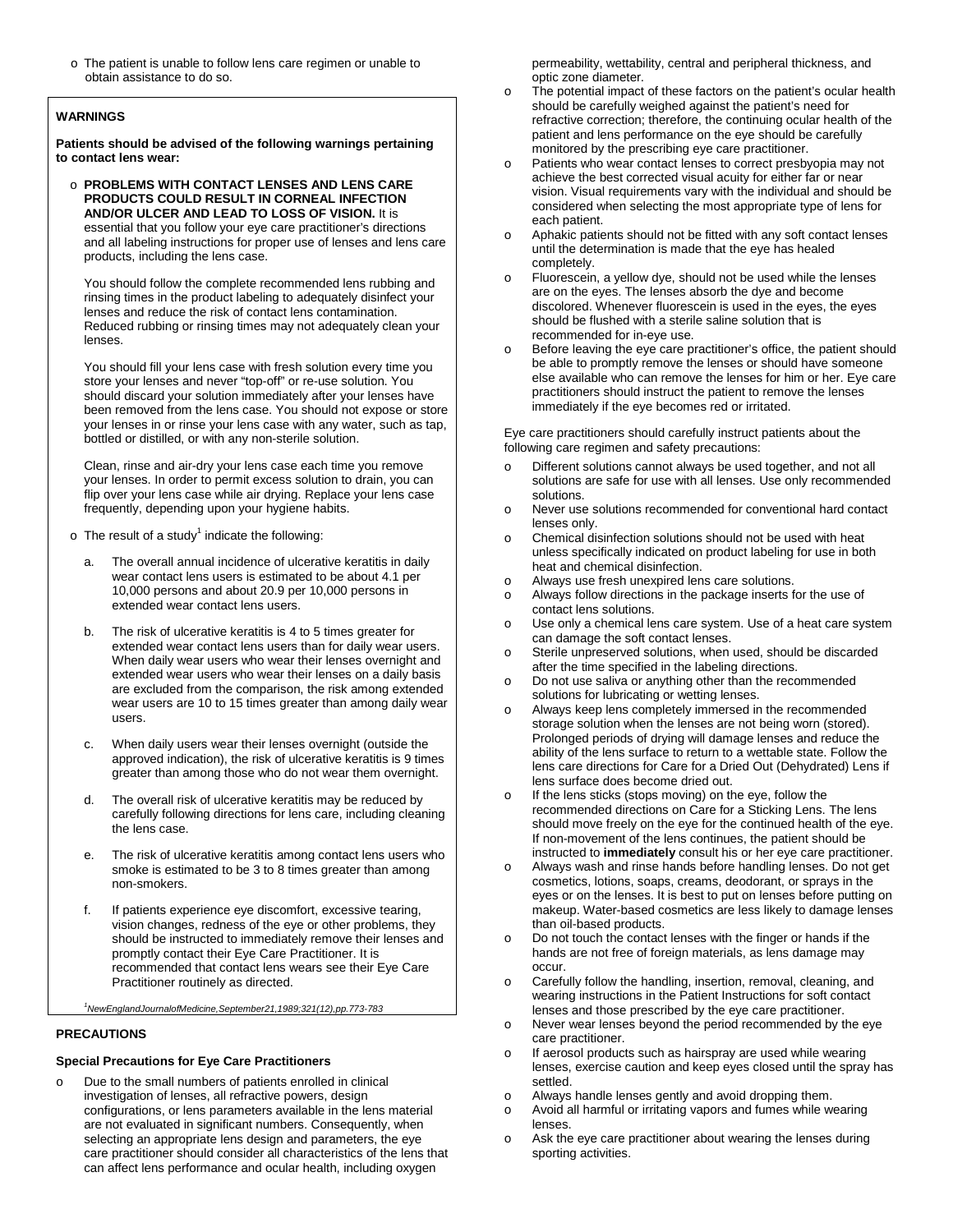- o Inform the doctor (health care practitioner) about being a contact lens wearer.
- o Never use tweezers or other tools to remove lenses from the lens container unless specifically indicated for that use. Pour the lens into your hand.
- o Do not touch the lens with fingernails.
- o Bacteria can grow in contact lens cases. It is important to properly use, clean, and replace your cases, at regular intervals, recommended by the lens case manufacturer or your eye care practitioner.
- o Always discard disposable lenses and lenses worn on a frequent replacement schedule after the recommended wearing schedule prescribed by the eye care practitioner.
- o Always contact the eye care practitioner before using any medicine in the eyes.
- o Always inform the employer of being a contact lens wearer. Some jobs may require use of eye protection equipment or may require that the patient not wear contact lenses.
- o As with any contact lens, follow-up visits are necessary to assure the continuing health of the patient's eyes. The patient should be instructed as to a recommended follow-up schedule.

### **ADVERSE REACTIONS**

The patient should be informed that the following problems may occur:

- o Eyes stinging, burning, or itching (irritation), or other eye pain.<br>
o Comfort is less than when the lens was first placed on the eve
- $\circ$  Comfort is less than when the lens was first placed on the eye.<br>
Feeling that something is in the eye such as a foreign body or
- Feeling that something is in the eye such as a foreign body or a scratched area.
- o Excessive watering (tearing) of the eyes.<br>
o Unusual eve secretions.
- Unusual eye secretions.
- o Redness of the eyes.<br>
o Reduced sharpness of
- Reduced sharpness of vision (poor visual acuity).
- o Blurred vision, rainbows, or halos around objects.<br>
Sensitivity to light (photophobia).
- Sensitivity to light (photophobia).

o Dry eyes.

If the patient notices any of the above, he or she should be instructed to:

- o **Immediately remove the lenses.**<br> **o** If the discomfort or the problem sto
- If the discomfort or the problem stops, then look closely at the lens. If the lens is in some way damaged, do not put the lens back on the eye. Place the lens in the storage case and contact the eye care practitioner. If the lens has dirt, an eyelash, or other foreign body on it, or the problem stops and the lens appears undamaged, the patient should thoroughly clean, rinse, and disinfect both lenses; then reinsert them. After reinsertion, if the problem continues, the patient should **immediately remove the lenses and consult the eye care practitioner**.

When any of the above problems occur, a serious condition such as infection, corneal ulcer, neovascularization, or iritis may be present. The patient should be instructed to **keep the lens off the eye and seek immediate** professional identification of the problem and prompt treatment to avoid serious eye damage.

### **FITTING**

Conventional methods of fitting contact lenses apply to all soft contact lenses. For a detailed description of the fitting techniques, refer to the Practitioner Fitting Guide copies of which are available from:

> CooperVision, Inc. 711 North Road Scottsville, New York 14546 1-800-341-2020 www.coopervision.com

### **WEARING SCHEDULE**

**The wearing and replacement schedules should be determined by the eye care practitioner.** Patients tend to over-wear the lenses initially. The eye care practitioner should emphasize the importance of adhering to the initial maximum wearing schedule. Regular checkups, as determined by the eye care practitioner are also extremely important.

CooperVision recommends that all soft contact lenses be discarded and replaced with a new lens on a frequent replacement basis. The

eye care practitioner is encouraged to determine an appropriate lens replacement schedule based upon the response of the patient.

DAILY WEAR: (less than 24 hours, while awake). The maximum suggested wearing time is:

| DAY           | Hours | Day | Hours            |
|---------------|-------|-----|------------------|
|               | 6     |     | 12               |
| $\mathcal{P}$ | 8     | 5   | 14               |
| -3            | 10    | 6   | All waking hours |

### **LENS CARE DIRECTIONS**

Eye care practitioners should review with the patient lens care directions, including both basic lens care information and specific instructions on the lens care regimen recommended for the patient.

- o Always wash, rinse, and dry hands before handling contact lenses.
- o Do not use saliva or anything other than the recommended solutions for lubricating or rewetting. Do not put lenses in the mouth.
- o The patient should always have a spare pair of lenses at all times.

### **General Lens Care (As Prescribed For Planned Replacement Only):**

Basic Instructions:

- o Always use **fresh, unexpired** lens care solutions.
- o Use the recommended chemical (not heat) system of lens care and carefully follow instructions on solution labeling. Different solutions cannot always be used together, and not all solutions are safe to use with all lenses. Do not alternate or mix lens care systems **unless indicated on solution labeling**.
- o Lenses should be cleaned, rinsed, and disinfected each time they are removed. **Cleaning and rinsing** are necessary to remove mucus and film from the lens surface. **Disinfecting** is necessary to destroy harmful germs.
- o Always remove, clean, rinse, (as recommended by the eye care practitioner) and disinfect lenses according to the schedule prescribed by the eye care practitioner. The use of an enzyme cleaner is not recommended.
- o The eye care practitioner should recommend a care system that is appropriate for soft contact lenses. Each lens care product contains specific directions for use and important safety information, which should be read and carefully followed.
- o Note: Some solutions may have more than one function, which will be indicated on the label. Read the label on the solution bottle, and follow directions.
- o **Clean** one lens first (always the same lens first to avoid mix-ups), rinse the lens thoroughly with recommended saline or disinfection solution to remove cleaning solution, mucus, and film from the lens surface, and put that lens into the correct chamber of the lens storage case. Then repeat the procedure for the second lens.
- o **After cleaning**, and rinsing, **disinfect** lenses using the system recommended by the manufacturer and/or eye care practitioner.
- o To store lenses, disinfect and leave them in the closed/unopened case until ready to wear. If lenses are not to be used immediately following disinfection, the patient should be instructed to consult the package insert or the eye care practitioner for information on the storage of lenses.
- o After removing the lenses from the lens case, empty, and rinse the lens storage case with solution as recommended by the lens case manufacturer; then allow the lens case to air dry. When the lens case is used again, refill it with storage solution. Replace the lens case at regular intervals as recommended by the lens case manufacturer or your eye care practitioner.
- o Eye care practitioners may recommend a lubrication/rewetting solution, which can be used to wet (lubricate) the lenses while they are being worn to make them more comfortable.

### **CHEMICAL LENS DISINFENCTION (Including Hydrogen Peroxide):**

**Clean** the contact lenses with a recommended cleaning solution and thoroughly rinse them with a recommended rinsing solution.